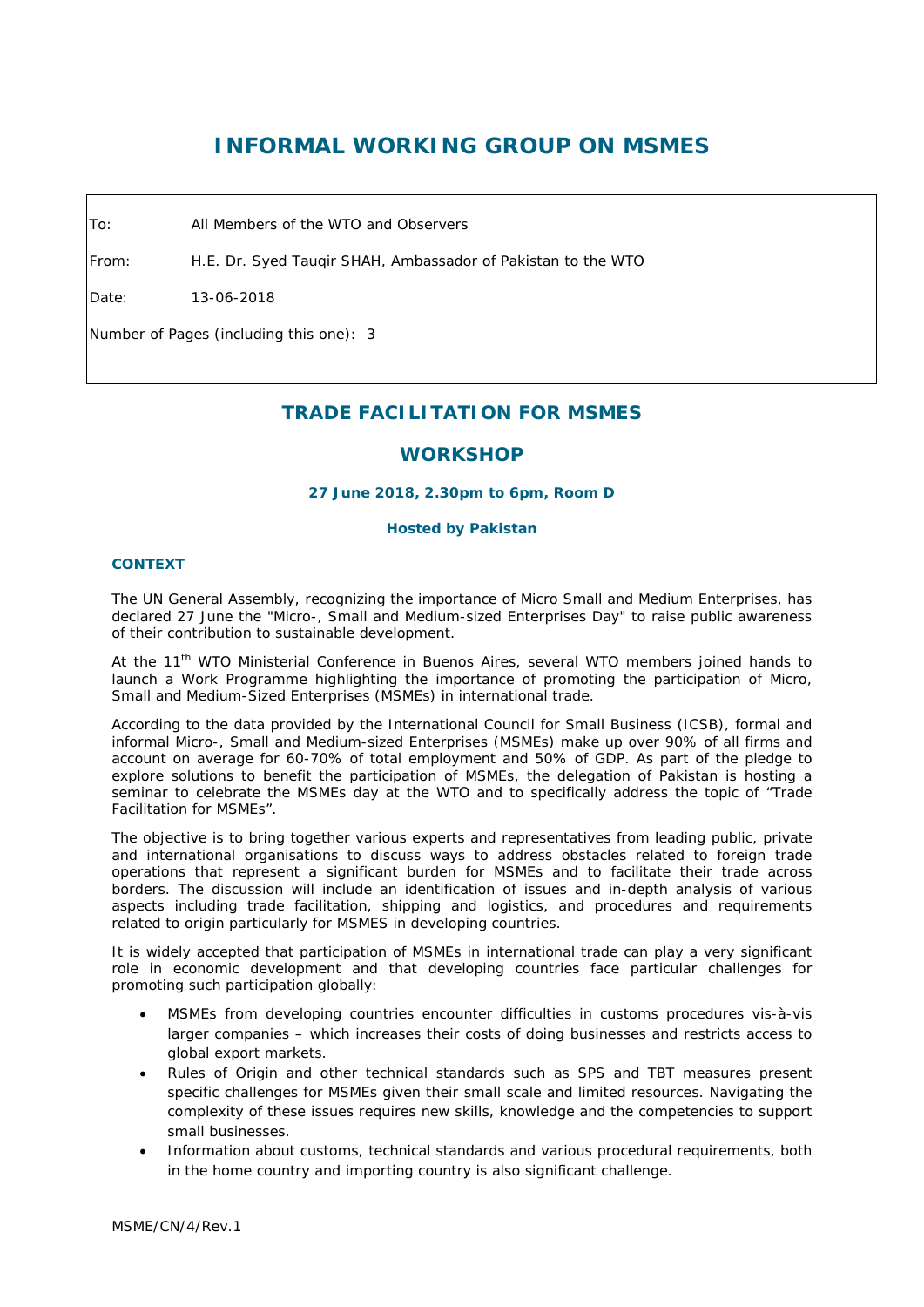• Shipping and logistics costs for export become overly burdensome for MSMEs due to the small size and scale of their shipments.

## **OBJECTIVE**

The proposed seminar aims to initiate a discussion and share experiences in this field to identify policy issues and suggest solutions. In this regard, following some initial speeches from senior officials and representatives, leading experts in the field will present various issues in detail. The seminar will be followed by an interactive discussion.

# **AGENDA**

| 2.30pm               | Reception - Lobby, Room D                                                                                                                                                                                                                                                                                                                                                                                                                                                       |  |  |
|----------------------|---------------------------------------------------------------------------------------------------------------------------------------------------------------------------------------------------------------------------------------------------------------------------------------------------------------------------------------------------------------------------------------------------------------------------------------------------------------------------------|--|--|
| Session I-3pm        | <b>Opening Session on Importance of MSMEs</b>                                                                                                                                                                                                                                                                                                                                                                                                                                   |  |  |
|                      | Opening of the event, welcome remarks and introduction of<br>i)<br>panellists<br>Moderator: H.E. Dr. Syed Tauqir Shah, Ambassador of Pakistan<br>to the WTO                                                                                                                                                                                                                                                                                                                     |  |  |
|                      | ii)<br>Key Speeches by<br>a. Mr. Roberto Azevêdo, Director General, WTO<br>Ms. Isabelle Durant , Deputy Secretary General, UNCTAD<br>b.<br>H.E. Mr. Jose Luis Cancela, Permanent Representative /<br>C.<br>Ambassador of Uruguay                                                                                                                                                                                                                                                |  |  |
| Session II - 3.30pm  | <b>Trade Facilitation aspects for MSMEs</b>                                                                                                                                                                                                                                                                                                                                                                                                                                     |  |  |
|                      | Moderator: H.E. Dr. Syed Taugir Shah, Ambassador of Pakistan<br>to the WTO<br>i)<br>Ms. Marion Jansen, Chief Economist ITC<br>Key Findings of SMECO (SME Competitiveness Outlook) of ITC,<br>and Challenges for MSMEs                                                                                                                                                                                                                                                           |  |  |
|                      | Mr. Hans Kersten, Director General, International Federation of<br>ii)<br>Freight Forwarders Associations (FIATA)<br>Trade Logistics for MSMEs, Challenges and Way Forward                                                                                                                                                                                                                                                                                                      |  |  |
| 4.10pm               | <b>Q&amp;A</b>                                                                                                                                                                                                                                                                                                                                                                                                                                                                  |  |  |
|                      | iii)<br>Mr. Ouyang Cheng, Alibaba Group, China<br>Trade Facilitation of MSMEs through Digital Technology                                                                                                                                                                                                                                                                                                                                                                        |  |  |
|                      | Ms. Lisa McAuley, CEO, Global Trade Professionals Alliance<br>iv)<br>Skill development and Capacity building in Trade Facilitation for<br><b>MSMEs</b>                                                                                                                                                                                                                                                                                                                          |  |  |
| Session III - 5.10pm | Discussion / Q&A                                                                                                                                                                                                                                                                                                                                                                                                                                                                |  |  |
|                      | The following thematic questions are<br>presented<br>to quide the<br>discussions:<br>MSMEs face challenges in the shape of access to export markets<br>i)<br>and high costs of doing business:<br>a. What role can the digital economy play in overcoming these<br>challenges?<br>b. What steps can be taken to ensure that MSMEs make use of<br>digital platforms to export their products?<br>What steps can national governments take to help MSMEs in<br>C.<br>this regard? |  |  |